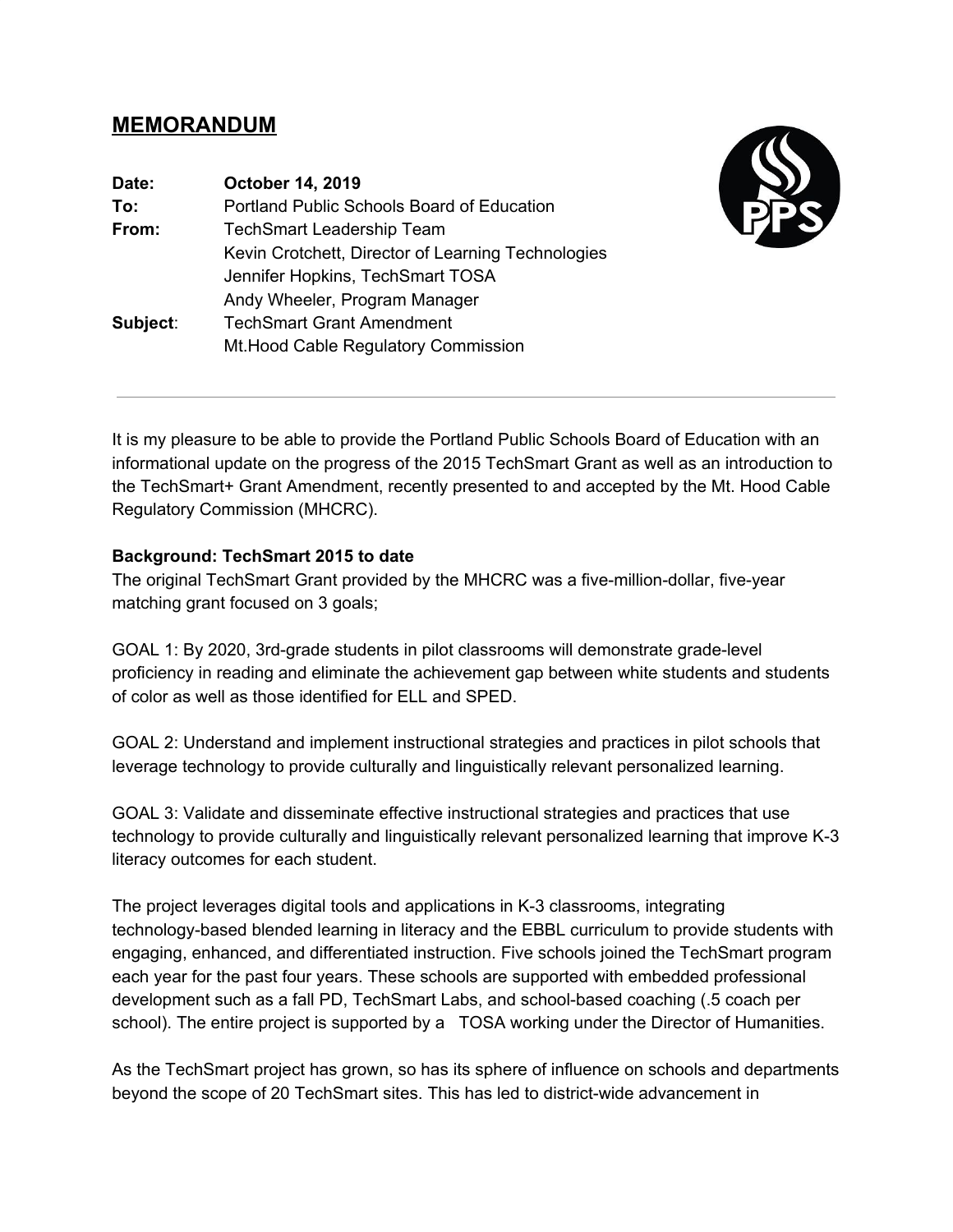recommended digital tools, device choices, and the use of digital applications for both the consumption and creation of knowledge, in English-only classrooms, as well as Spanish and Chinese dual language classrooms.

### **Evaluation**

The evaluation of TechSmart has been conducted both by PPS evaluators and externally by Pacific Research & Evaluation (PRE). In addition to student achievement data, the evaluation includes teacher and administrator surveys and interviews with classroom observations added in the 2018-2019 school year. Preliminary evaluations have been completed up to the end of the 2017/18 school year (the second year of implementation). Evaluation is an ongoing requirement of the grant.

Teacher professional development has shown to have had increasing effectiveness over the grants timespan. This corresponds with the self-report of teachers and students becoming more familiar with the technology and enthusiastically adopting new instructional strategies for blended learning. Teacher feedback has also indicated that classroom technology has positively impacted student engagement, particularly for struggling students. Teachers have reported an increase in their use of data from digital applications. This use has reportedly improved differentiation with an emphasis on instruction for historically underserved students. At this time, student achievement data, while demonstrating small isolated improved growth, does not yet provide sufficient evidence of improved student outcomes system-wide. The small sample size of the available data may attribute to this.

#### **The TechSmart+ Grant Amendment**

In mid-September, 2019, Superintendent Guerrero and an expanded TechSmart team were provided the opportunity to present to the MHCRC Board an amendment to the original grant requesting 2.9 million in additional match funding for 2020 - 2022 school years. The MHCRC Board approved.

TechSmart+ continues to focus on the use of digital tools and blended learning instruction in the development of student literacy and will expand its scope to include support and resources for K-5 classrooms.

In fall 2020, the 11 Title I schools not already part of TechSmart will join the TechSmart+ cohort. Improvements to school buildings' infrastructure and devices will be provided to support these new TechSmart+ schools. Our .5 school-based coaches will become approximately 8 full time centrally based TOSAs and work to support all 31 TechSmart Schools, providing greater support to the newest schools and classrooms. Support and leadership of the program will be leveraged through the TechSmart TOSAs and the Director of Learning Technologies. Deep collaboration and coordination with the Humanities, STEAM, and CTE Departments will ensure that our K-12 work to further enhance student learning through technology draws upon, learns from, and informs the TechSmart+ program. Literacy will remain the primary focus looking to leverage digital applications for increased differentiation and tiered student supports while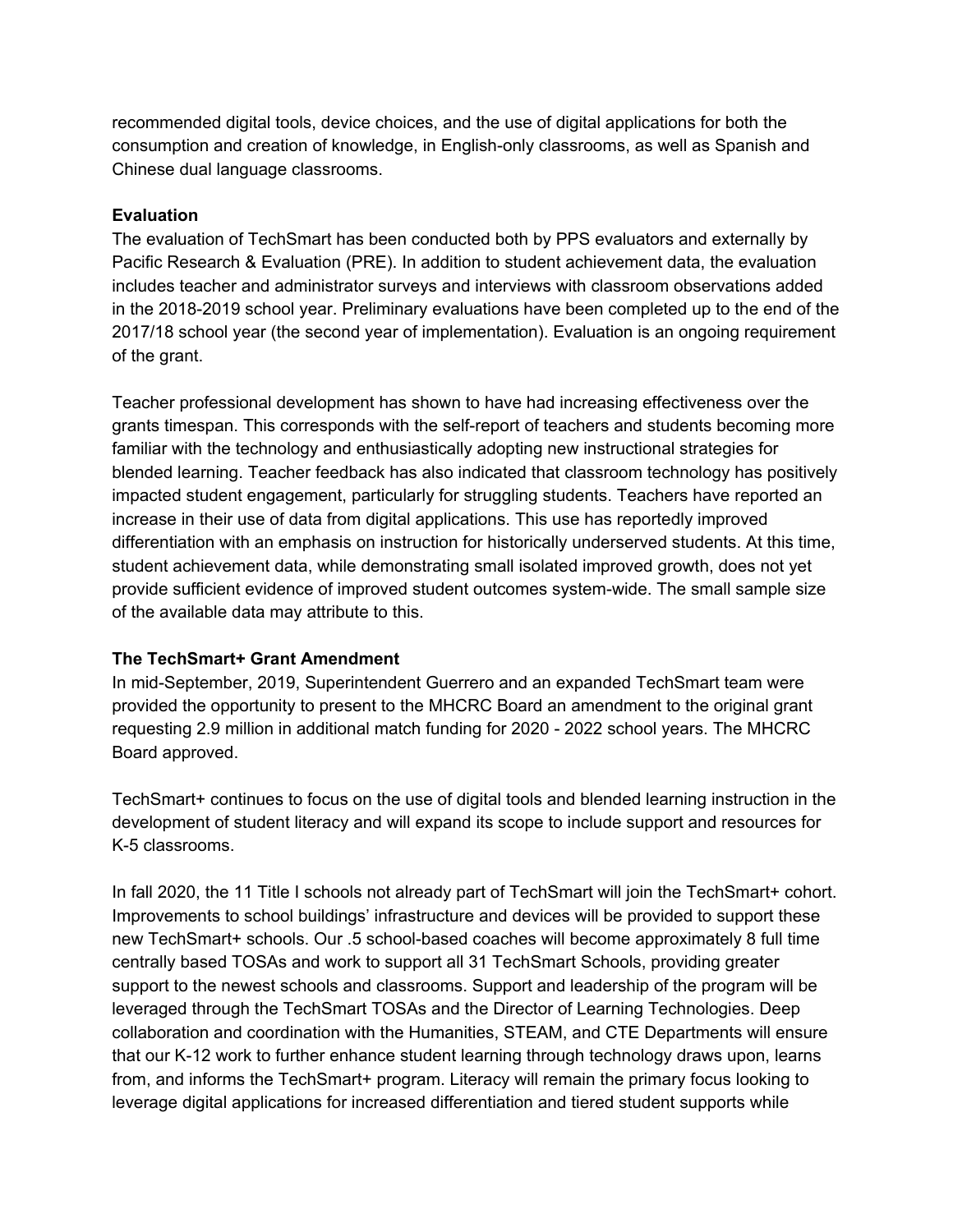bringing additional focus to creation tools that allow students to demonstrate and develop their knowledge in the digital space.

TechSmart+ aligns with the Graduate Portrait, introducing our youngest PPS students (K-5) to digital learning tools that develop authentic world experiences in critical thinking, communication, and collaboration.

|          | Year 5   2019-2020<br>(TS3R project) | Year 6   2020-2021<br>TechSmart+ | Year 7   2021-2022<br>TechSmart+      |
|----------|--------------------------------------|----------------------------------|---------------------------------------|
| Cohort 1 | Evaluate & Refine                    | Evaluate & Deboard               | Evaluate                              |
| Cohort 2 | Evaluate & Refine                    | Evaluate & Deboard               | Evaluate                              |
| Cohort 3 | Evaluate & Refine                    | Evaluate & Refine                | Evaluate & Deboard                    |
| Cohort 4 | Implement                            | Evaluate & Refine                | Evaluate & Refine                     |
| Cohort 5 | Onboard                              | Implement                        | Evaluate & Refine                     |
|          |                                      |                                  | Recommendations to scale<br>& sustain |

# **TechSmart and TechSmart+ Implementation Plan**

## **TechSmart and TechSmart+ Budget Overview**

|             | <b>Original TechSmart Budget</b> | TechSmart+ Budget | <b>TechSmart Total Budget</b> |
|-------------|----------------------------------|-------------------|-------------------------------|
| Grant       |                                  |                   |                               |
| Personnel   | 1,886,023                        | 49,920            | 1,935,943                     |
| Training    | 25,460                           |                   | 25,460                        |
| Travel      | 106,000                          |                   | 106,000                       |
| Contractual | 1,273,000                        |                   | 1,273,000                     |
| Equipment*  | 1,578,750                        | 2,732,000         | 4,310,750                     |
| Overhead    | 231,957                          | 153,006           | 384,963                       |
| Contingency |                                  |                   |                               |
| Grant total | 5,101,190                        | 2,934,926         | 8,036,116                     |

| Match     |           |           |           |
|-----------|-----------|-----------|-----------|
| Personnel | 3,335,995 | 2,655,494 | 5,991,489 |
| Training  | 93,818    | 126,640   | 220,458   |
| Travel    |           |           |           |